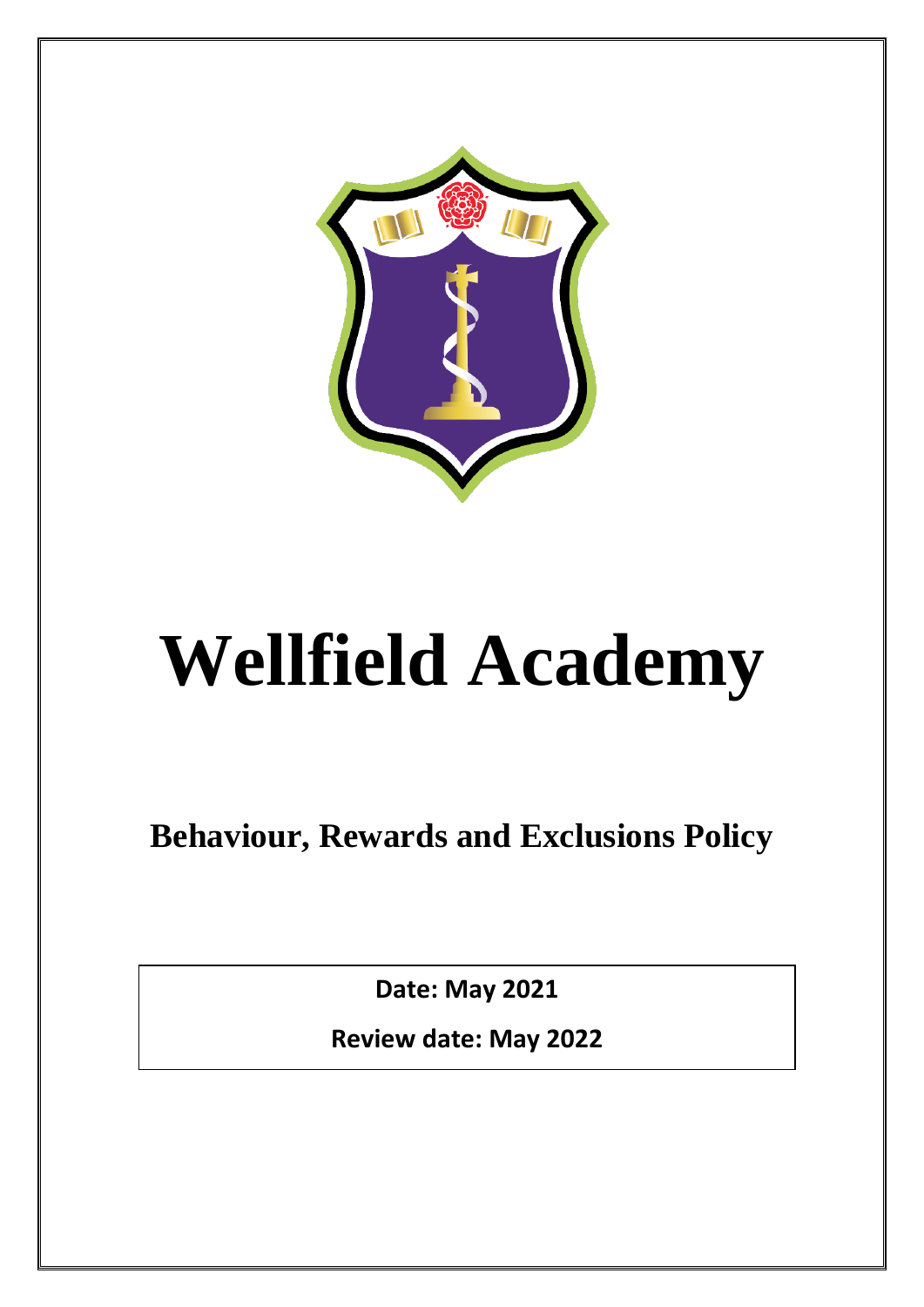*Please note:*

- *the use of the term 'Headteacher' in this document can refer to the Executive Headteacher, their appointed representative or the Head of School.*
- *references to 'pupils' or 'students' in this policy means pupils of compulsory school age and students in sixth form*

### **1 Our Behaviour Rewards and Exclusions Policy Aims**

The purpose of the Behaviour, Rewards and Exclusions Policy is to:

- Reward and recognise pupils who demonstrate the expected behavioural standards
- Promote self-discipline and a proper regard for authority amongst students
- Encourage good behaviour and respect for others and to prevent all forms of bullying between students
- Secure that the standard of behaviour is acceptable

In addition, the Behaviour, Rewards and Exclusions Policy seeks to:

- Ensure that the standards are consistently and fairly applied
- Define the standards of behaviour the school expects
- Ensure that sanctions are proportionate to the offence and enable students to make reparation where possible.
- Ensure that pupils develop a sense of self-discipline through understanding the consequences of their own actions.
- Ensure that pupils are actively supported in developing the appropriate social skills and strategies in order to be more able to deal with difficulties and conflict.

In pursuit of the above aims we expect students to take responsibility for their own learning and behaviour. For this to take place, staff and students should work to an agreed set of standards. We want to create an ethos that celebrates and reinforces achievement of those standards and which identifies the consequences of a failure to work towards them.

This policy will therefore attempt to balance rewards and sanctions and create the conditions in school in which effective teaching and learning can take place in an atmosphere of mutual respect.

There are regular assemblies, Tutor periods and opportunities in PSHCE for raising pupil awareness of our school policies and procedures. In addition, pupils and their parents/guardians can access our suite of school policies on our school website.

To ensure the success of this policy, the school seeks to build a partnership with pupils and parents. The school will seek to inform parents of rewards and sanctions and will seek to involve parents in a more active way in managing the behaviour of their children.

As part of this commitment the School undertakes to involve parents and governors in the review and evaluation of this Behaviour Policy periodically. Staff will also be included in the review and evaluation of this policy as will the Student Council.

The measures contained within this policy include measures to regulate and address the conduct of students when they are not on the premises and are not under the control or charge of a member of the school staff. This includes behaviour to and from school, on work experience, on placements for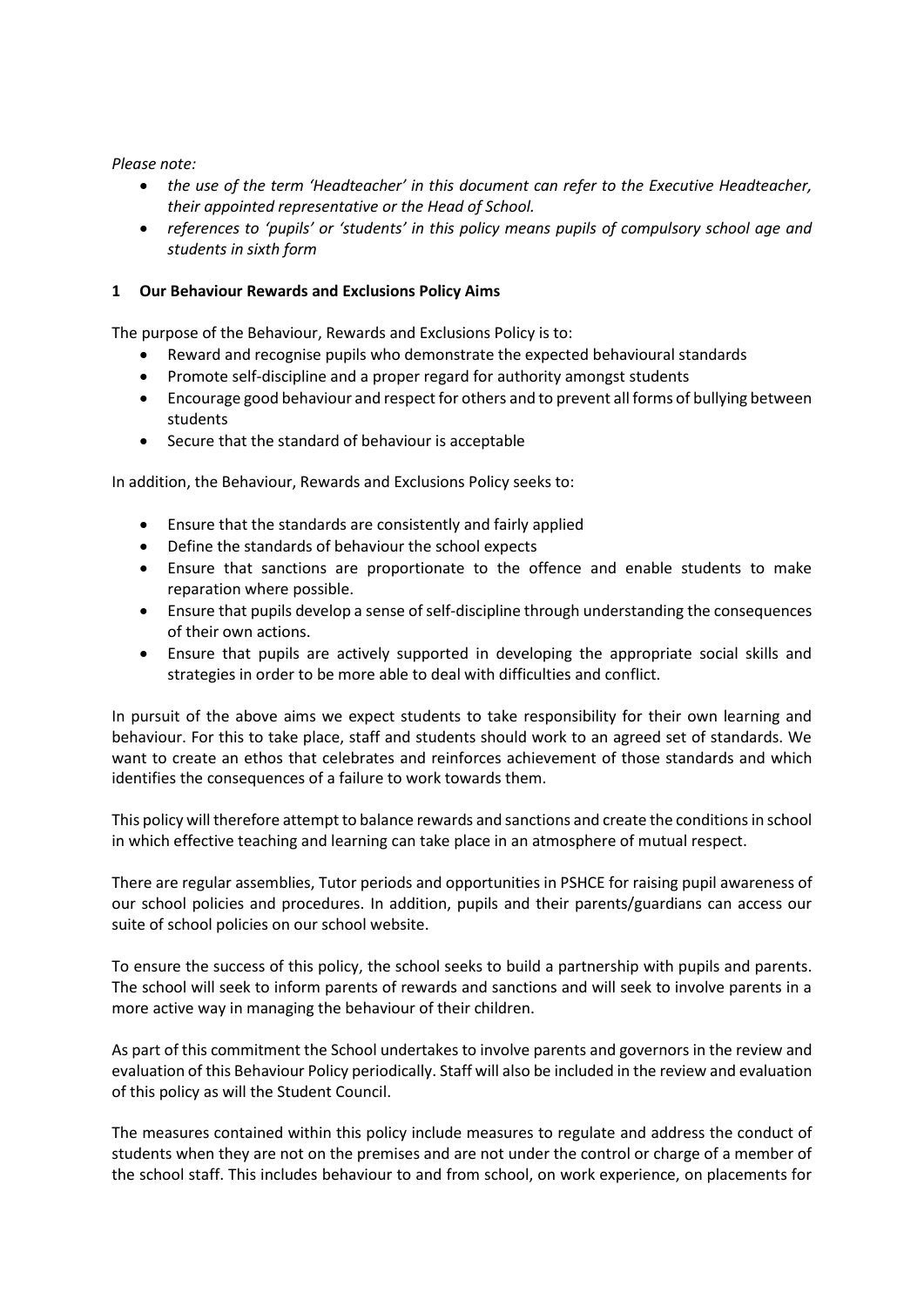alternative provision, on college placements, on school trips and any other occasion when students are not on the school premises but are under the reasonable charge of the school or can be connected to the school, for example whilst wearing the school uniform or broadcasting membership of the school on social media. It is important that pupils understand the responsibility of being a part of the School and one of its schools. Their actions can impact negatively on the school and their peers.

Please note that this policy refers to SIMS/Classcharts which is the school's information management systems which contain all pupil related information. The use of SIMS/Classcharts are governed by the school's policies for Data Protection and Freedom of Information.

# **2 Compliance**

This behaviour and exclusion policy has been prepared with regard to the following statutory provisions and guidance:-

- Education (Independent School Standards) Regulations 2014
- Education and Inspection Act 2006
- Equality Act 2010
- School Information (England) Regulations 2008
- The Schools Behaviour (Determination and Publicising of Measures in Academies) Regulations 2012
- Department for Education's advice "Behaviour and Discipline in Schools" January 2016
- Department for Education's statutory guidance "Exclusion from maintained schools, academies and pupil referral units in England" September 2017
- Department for Education's advice "Searching, screening and confiscation" January 2018

# **3 About this policy**

- At the school, positive behaviour is actively promoted. The school recognises that this is essential to creating an effective teaching and learning environment in which all pupils are able to progress.
- The school believes that equally it is important to academic learning and pupils should be taught to take responsibility for their own actions and have a sense of understanding and respect for others - both in the school and the world outside - so that they may contribute responsibly and constructively to society.
- The school also recognises that sometimes negative behaviours can be displayed as a result of a Special Educational Needs (SEND). In such cases, the SEND policy will be applied and reasonable adjustments made to this policy.
- This policy will be published on the school's website and can be made available in hard copy upon request.

# *4* **Ensuring Good Behaviour in Schools – The National Context**

The Government gives schools the powers they need to provide a safe and structured environment in which teachers can teach and children can learn.

The Government expects:

• All students to show respect and courtesy towards teachers and other staff and towards each other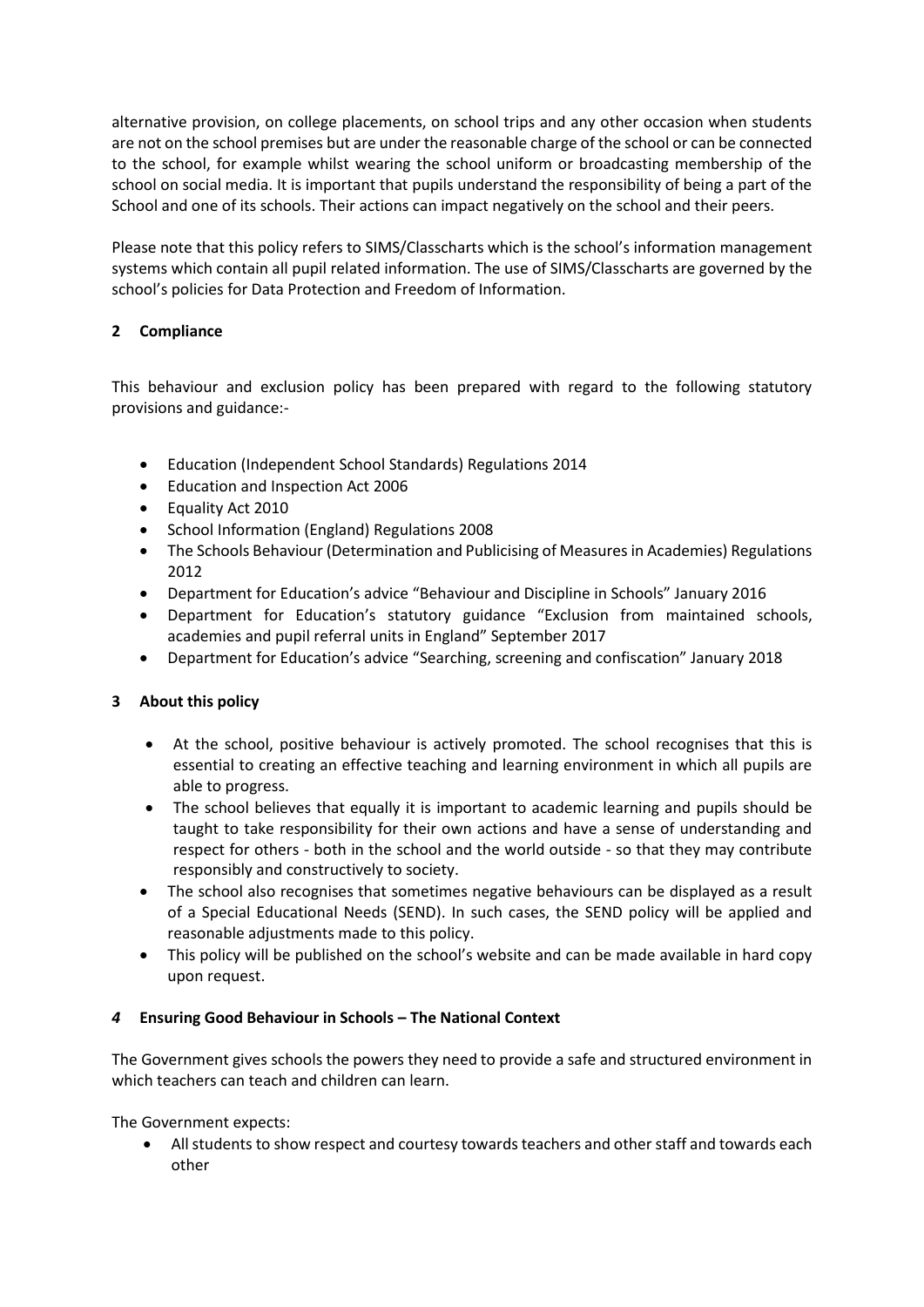- Parents to encourage their children to show that respect and support the School's authority to discipline its students
- Headteachers to help to create a culture of respect by supporting their staff's authority to discipline students and ensuring that this happens consistently across the School
- Board of Governors and Headteachers to deal with allegations against teachers and other school staff quickly, fairly and consistently in a way that protects the student and at the same time supports the person who is the subject of the allegation
- That every teacher will be good at managing and improving a child's behaviour.

# **5 Managing Behaviour**

Every School must have a behaviour policy. The Governing body is responsible for setting general principles that inform these policies. The Governing body will consult the Headteacher, school staff, parents and students when developing these principles.

Headteachers are responsible for developing the behaviour policy in the context of this framework. They must decide the standard of behaviour expected of students at the school and how that standard will be achieved, the school rules, any disciplinary penalties for breaking the rules and rewards for good behaviour. This behaviour policy includes measures to prevent all forms of bullying among students. Headteachers must publicise the behaviour policy, in writing, to staff, parents and students on an annual basis.

# **6 Powers to Discipline**

The 'Power to Discipline' essentially means having the authority to apply the behaviour policy. School staff (including teachers, support staff, supply/cover teachers, teaching assistants, trainee teachers and other paid staff in the school community) have the power to discipline students whose behaviour falls short of the standards expected, who break the school rules or who fail to follow a reasonable instruction.

The power to discipline applies to student behaviour in school and outside school. The measures contained within this policy can therefore include measures to regulate the conduct of students when they are not on the premises and are not under the control or charge of a member of school staff. This includes behaviour that is deemed to bring the school into disrepute away from the school site or outside school hours when students are identifiable as school students, as detailed earlier in this policy.

# **7 Power to Impose 'Disciplinary Penalties'**

All students within the school have the right to learn in an environment that has positive behaviour and the right to come to school to focus on their studies, free from disruption and fear of bullying. (The Importance of Teaching 2010).

The Education and Inspections Act 2006 ('the Act') provides all schools with the power to impose 'disciplinary penalties' where students' behaviour falls below the standards which could be reasonably expected of him/her whether because he/she fails to follow a school rule or an instruction by a member of staff. The definition of a member of staff includes all people who are on the payroll of the school, supply staff, trainee teachers or anyone that the Headteacher has authorised.

The power to impose 'disciplinary penalties' extends to other schools / trips / college / work placements / alternative provision / vocational centres a student may be attending for a particular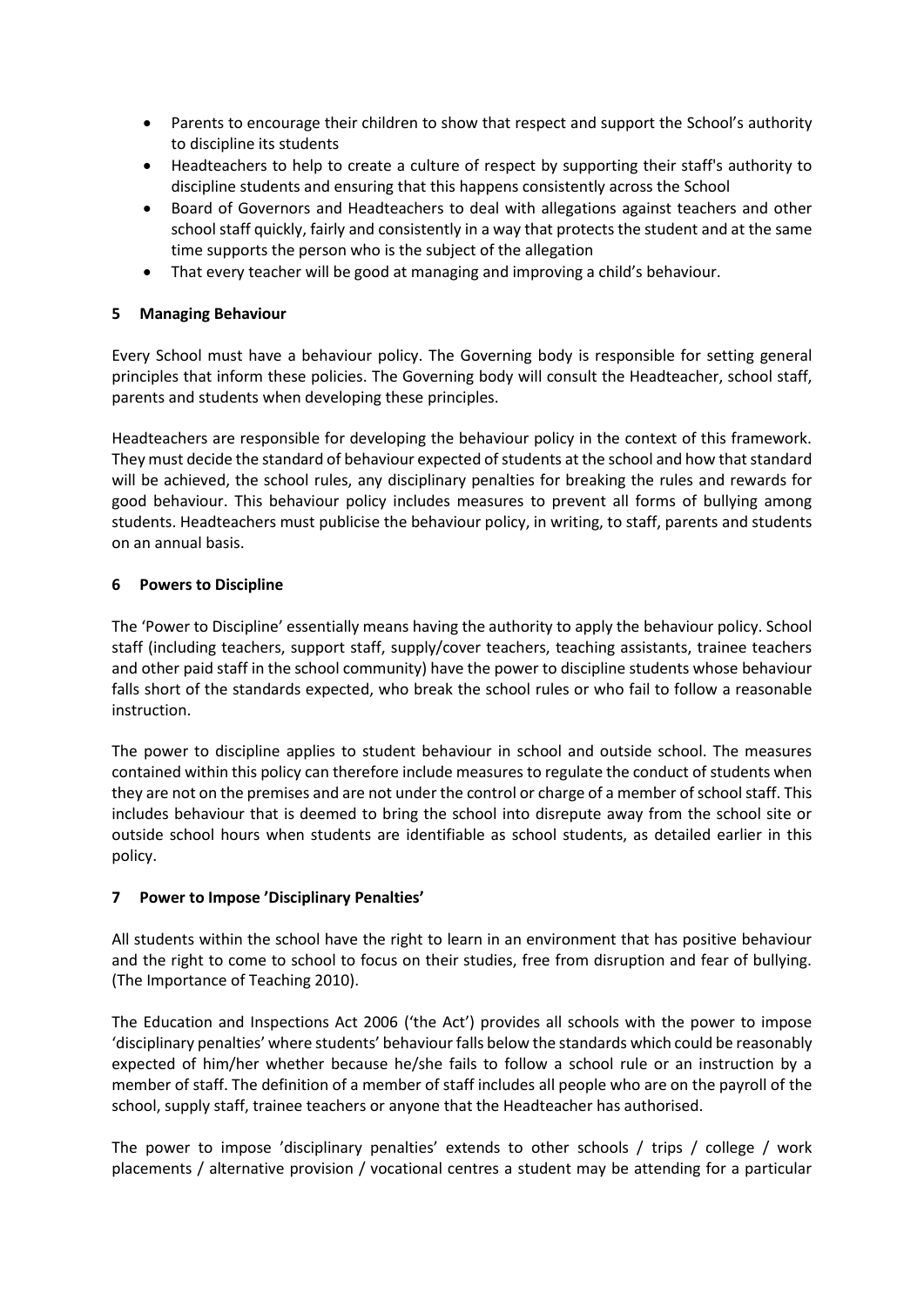course and to situations where the student is not on the premises and is not under the lawful control of a member of staff. It also covers penalties for a failure by the student to comply with a penalty previously imposed on him/her.

The Act also makes it lawful for any school to impose a penalty as long as it is not in breach of any statutory requirement or prohibition and it is reasonable.

In determining whether a disciplinary penalty was 'reasonable' it is the schools' responsibility to take the following into account:

- Whether the penalty is a proportionate sanction in the circumstances.
- Any special circumstances which are known to the person imposing the penalty including the students' age, any special educational needs, any disability and any religious requirement affecting him/her.

A progressive approach to sanctions should be considered in establishing an ethos of individual student responsibility for their own actions within the consequences described below, depending upon the seriousness of the incident

The policy will not simply be limited to the actions/consequences set out below.

There may be occasions when a student's behaviour and actions require a specific response, which may not appear within this policy.

It is the Headteacher's responsibility and at the Headteacher's discretion, on such occasions, to respond with appropriate sanctions given the nature of the student's behaviour.

"Disciplinary penalties" must not be degrading and must respect Article 3 of the European Convention of Human Rights contained within the Human Rights Act 1998. i.e. "No one shall be subjected to torture or to inhuman or degrading treatment or sanction."

### **8 Sanctions**

School staff can impose any reasonable disciplinary penalty in response to poor behaviour. Reasonable penalties can include:

- Confiscation, retention or disposal of a student's property;
- Detention or loss of unstructured time;
- Internal exclusion (isolation from mainstream interaction within school);
- Temporary placement at another school;
- Externally exclude a student for a fixed period (to suspend, this decision must be made by the headteacher);
- Longer term managed move to another school;
- Permanent exclusion.

### **9 Searching Students**

The School has the power to search as outlined in the Education Act 1996 and the DfE guidance 'Searching, screening and confiscation at school'.

[https://assets.publishing.service.gov.uk/government/uploads/system/uploads/attachment\\_data/file](about:blank) [/674416/Searching\\_screening\\_and\\_confiscation.pdf](about:blank)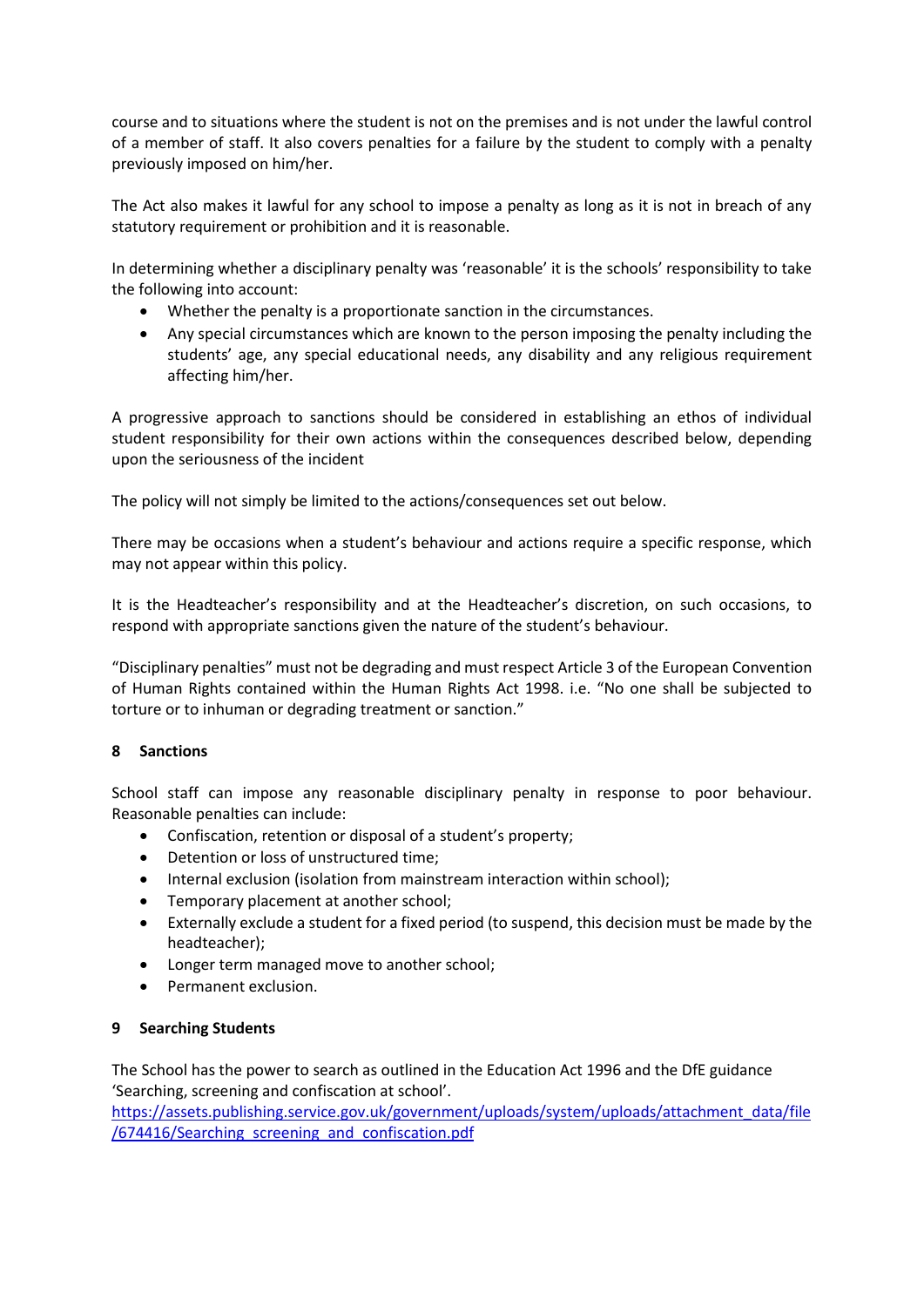The school may consider utilising CCTV footage in order to make an informed decision as to whether a search for an item needs to be conducted. This will not be routinely shared with parents if the footage includes other students.

### **9.1 Searching with Consent**

School staff can search for any item when the student's consent has been given. Formal written consent is not required, verbal consent is sufficient. Students who refuse to be searched can be dealt with as if suspected items are in the possession of the student, when other evidence indicates this might be the case and the student is unwilling to prove otherwise, by consenting to a thorough search.

### **9.2 Searching Without Consent**

Staff authorised by the Headteacher can search for the following items without consent: knives or weapons, alcohol, illegal drugs, stolen items, tobacco and cigarette papers, fireworks and pornographic images. They can also search for any item that is likely to be used to commit an offence, damage or harm, or any item that has been banned by school rules.

All members of staff are able to use their power to search without consent for any of the items mentioned above through authorisation given to them under this policy by the Headteacher.

Searches will be conducted by a same-sex member of staff, with another member of staff as a witness, unless there is a risk that serious harm will be caused to any person(s) if the search is not done immediately, and it is not practicable to summon another member of staff.

When conducting a search for knives or weapons, alcohol, illegal drugs, stolen items, tobacco and cigarette papers, fireworks, pornographic images, or articles that have been or could be used to commit an offence, staff can use such force as is reasonable given the circumstances. Such force cannot be used to search for items banned under the School rules.

Staff members may instruct a student to remove outer clothing, including hats, scarves, boots and coats. A student's possessions will only be searched in the presence of the student and another member of staff, unless there is a risk that serious harm will be caused to any person(s) if the search is not done immediately, and it is not practicable to summon another member of staff.

A staff member carrying out a search can confiscate anything upon which they have reasonable grounds to suspect is a prohibited item. The School is not liable for any damage to, or loss of, any confiscated item.

The police will be contacted if any weapons, knives, illegal substances and extreme or child pornography are discovered by a member of staff.

For all other items, it is at the discretion of the member of staff to decide if, and when, an item will be returned to a student.

Parents/carers will be informed of any confiscated item and may be required to collect the item (unless the item relates to alcohol, illegal drugs or tobacco), from the School Reception.

The Headteacher will always be notified when any item is confiscated following a search.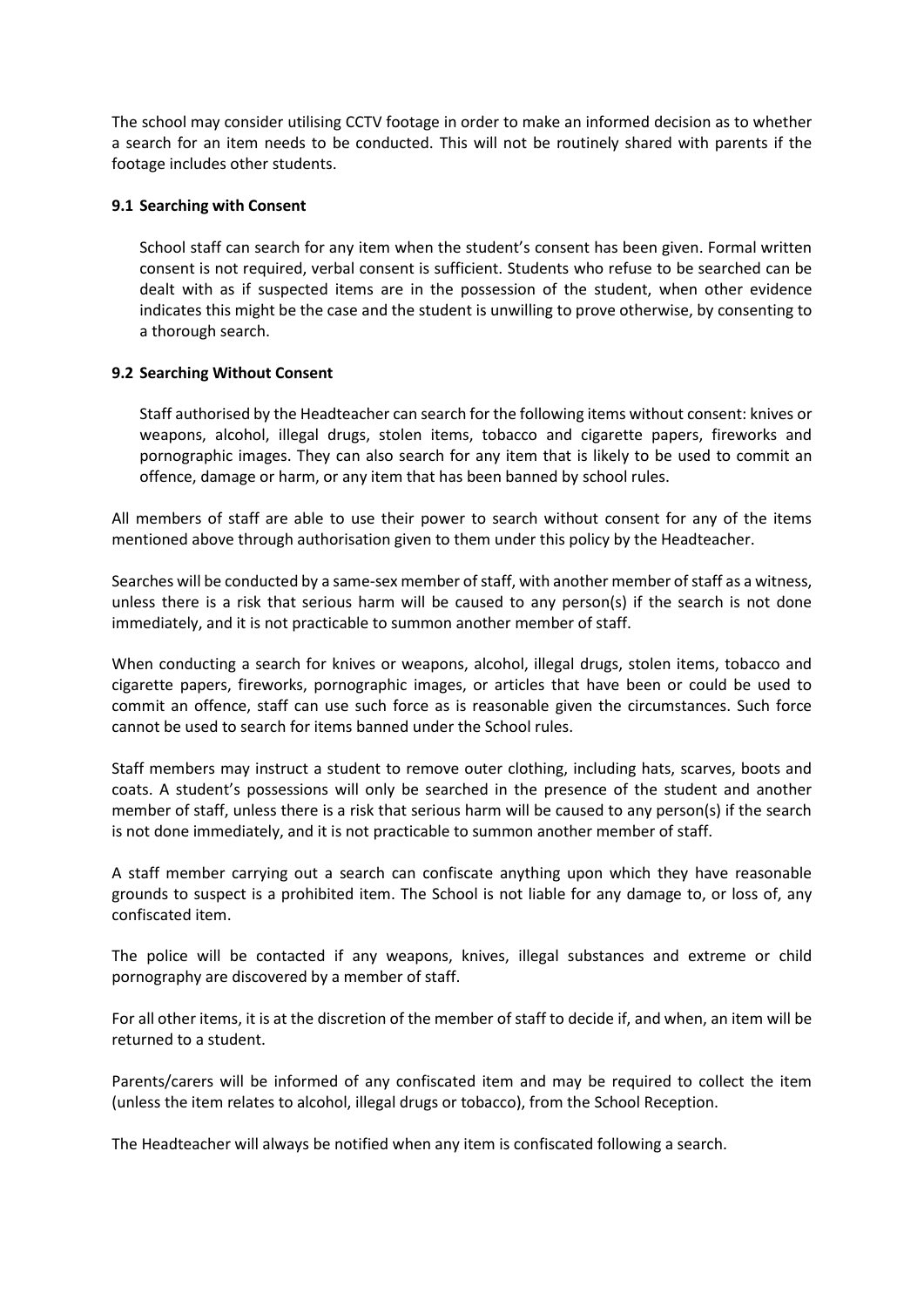## **10 Informing Parents of Searches and Dealing with Complaints**

- Parental consent is not required for searches and parents do not need to be notified.
- The School is not legally required to keep a record of searches.
- Complaints should be dealt with through the normal complaints procedure for the school.

## **11 Student's Phones**

- There is no need to have parental consent to search through a student's phone if it has been seized in a lawful search, is prohibited by the school rules or is reasonably suspected of having been, or likely to be used to commit an offence or cause personal injury or damage to property.
- Data or files may also be deleted from the device by the appointed staff if there is a good reason to do so, unless the device is to be given to the police.
- In determining a 'good reason', staff should reasonably suspect that the data or file on the device has been, or could be used to cause harm, disrupt teaching, cause a data breach or break school rules.
- If a member of staff has reasonable grounds to suspect the device contains evidence in relation to an offence, the device must be given to the police and the evidence should not be deleted prior to handing it to the police.
- If a staff member does not find anything on the device they suspect is evidence in relation to an offence, and the device won't be given to the police, they can decide whether it is appropriate to delete any files or data and to determine when the device should be returned.

### **12 Use of Reasonable Force**

All school staff have the power to use reasonable force to prevent students committing an offence, injuring themselves or others, or damaging property and to maintain good order and discipline in the classroom. What is reasonable depends on the facts of each case and shall be proportionate in addressing the risk as presented at the time.

# **13 Exclusions**

An **internal exclusion** will usually take place in the Internal Exclusion Room. The timing of the day will be at the discretion of the School and will normally vary from normal school times. During that time the student will be isolated from their mainstream peers. It gives them an opportunity to understand that their behaviour was unacceptable whilst remaining in the school community with focused time to think. At lunchtime students will be escorted to and from the dining hall if they need to purchase a lunch at the end of lunchtime. They are not allowed out at breaks. They will be provided with escorted comfort breaks. Mobile phones are not allowed in bags or on the person while on internal exclusion.

Good discipline in schools is essential to ensure that all pupils can benefit from the opportunities provided by education. The Government supports Headteachers in using exclusion as a sanction where it is warranted. However, external exclusion will only be used as a last resort, in response to a serious breach or persistent breaches of the school's behaviour and exclusion policy; and where allowing the pupil to remain in school would seriously harm the education or welfare of the pupil or others in the school.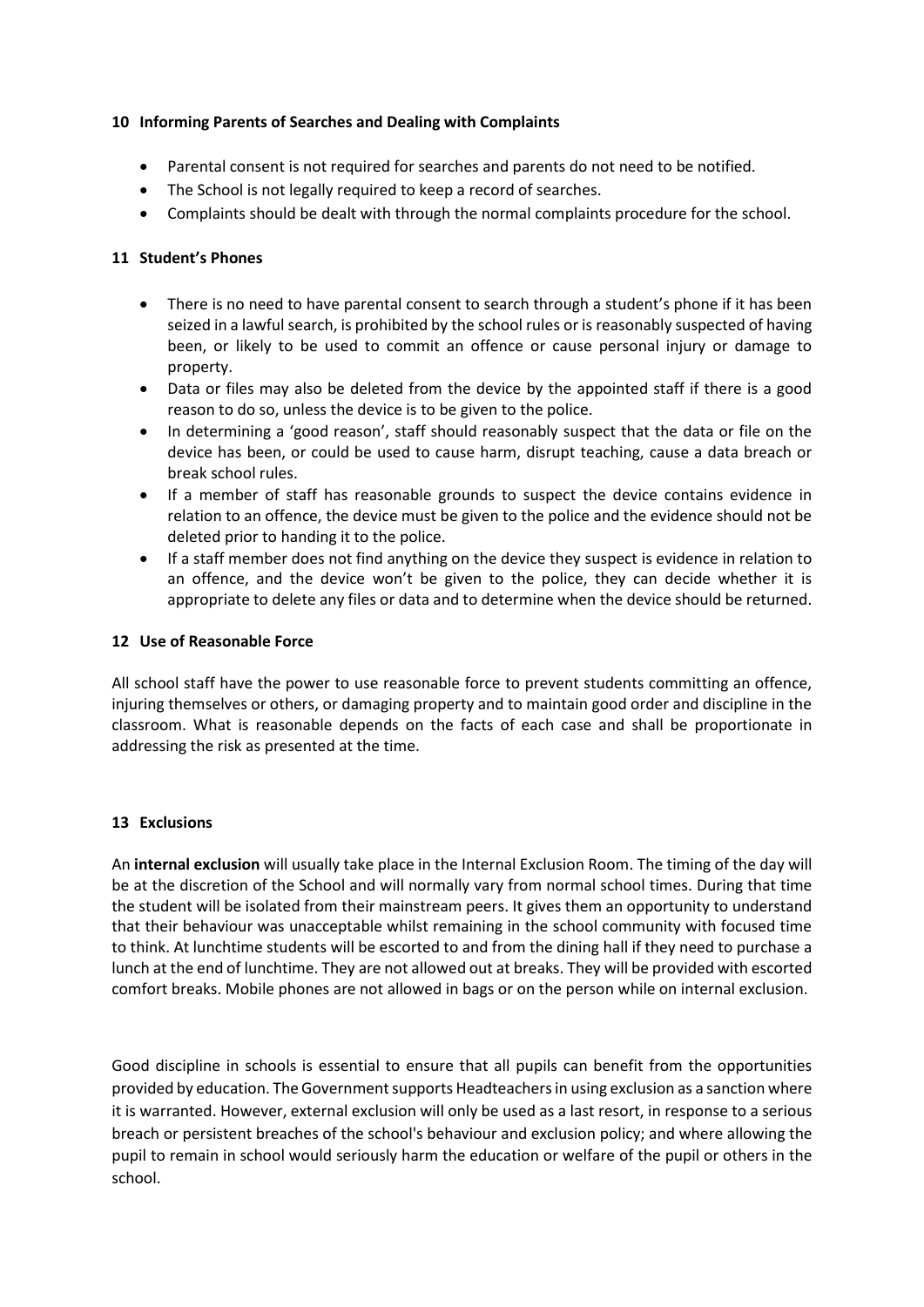*Taken from "Exclusion from maintained schools, academies and pupil referral units in England - Statutory guidance for those with legal responsibilities in relation to exclusion - September 2017"*

## **14 External Exclusion**

The Headteacher decides whether to exclude a student, for a fixed term or permanently, taking into account all the circumstances, the evidence available and the need to balance the interests of the student against those of the whole school community.

The Headteacher will work with the SENCo to address any behaviour linked to SEND. However, there may be occasions that exclusion as a sanction is a proportionate means of achieving a legitimate aim and warranted in the circumstances.

14.1 If the decision is taken by the Headteacher to exclude a pupil, the decision will be communicated to the pupil's parents/guardians as soon as possible. The decision will be confirmed in writing and will also explain why the pupil has been excluded. Parents should be made aware that during the first 5 s**chool** days that a child is excluded they must be kept out of public places during normal s**chool** hours unless there is a good reason.

## **15 Fixed Period Exclusion**

- 15.1A fixed period exclusion is when a pupil is temporarily removed from the school. A pupil can only be removed from the School for up to 45 school days in one academic year.
- 15.2 The School will set and mark work for the pupil during the first 5 days of the exclusion. If a fixed period exclusion is for longer than 5 days, the School will arrange for full time education from the  $6<sup>th</sup>$  school day.
- 15.3A fixed term exclusion cannot be converted to a permanent exclusion. However, in the event that evidence has come to light which, at the end of the fixed term exclusion, warrants a more serious sanction to be imposed the Headteacher may issue a permanent exclusion.

### **16 Permanent Exclusion**

- 16.1 If the Headteacher takes the decision to permanently exclude a pupil it means that the pupil no longer has a place at the school. The school will inform the Local Authority of the permanent exclusion. It will be for the pupil's Local Authority to arrange full time education at a new school by the 6<sup>th</sup> school day after the decision to permanently exclude the pupil.
- 16.2 The Headteacher will follow the test set out at paragraph 16 of the Department for Education's statutory guidance on exclusions which states:

A decision to exclude a pupil permanently should only be taken:

- in response to a serious breach or persistent breaches of the school's behaviour policy; and
- where allowing the pupil to remain in school would seriously harm the education or welfare of the pupil or others in the school.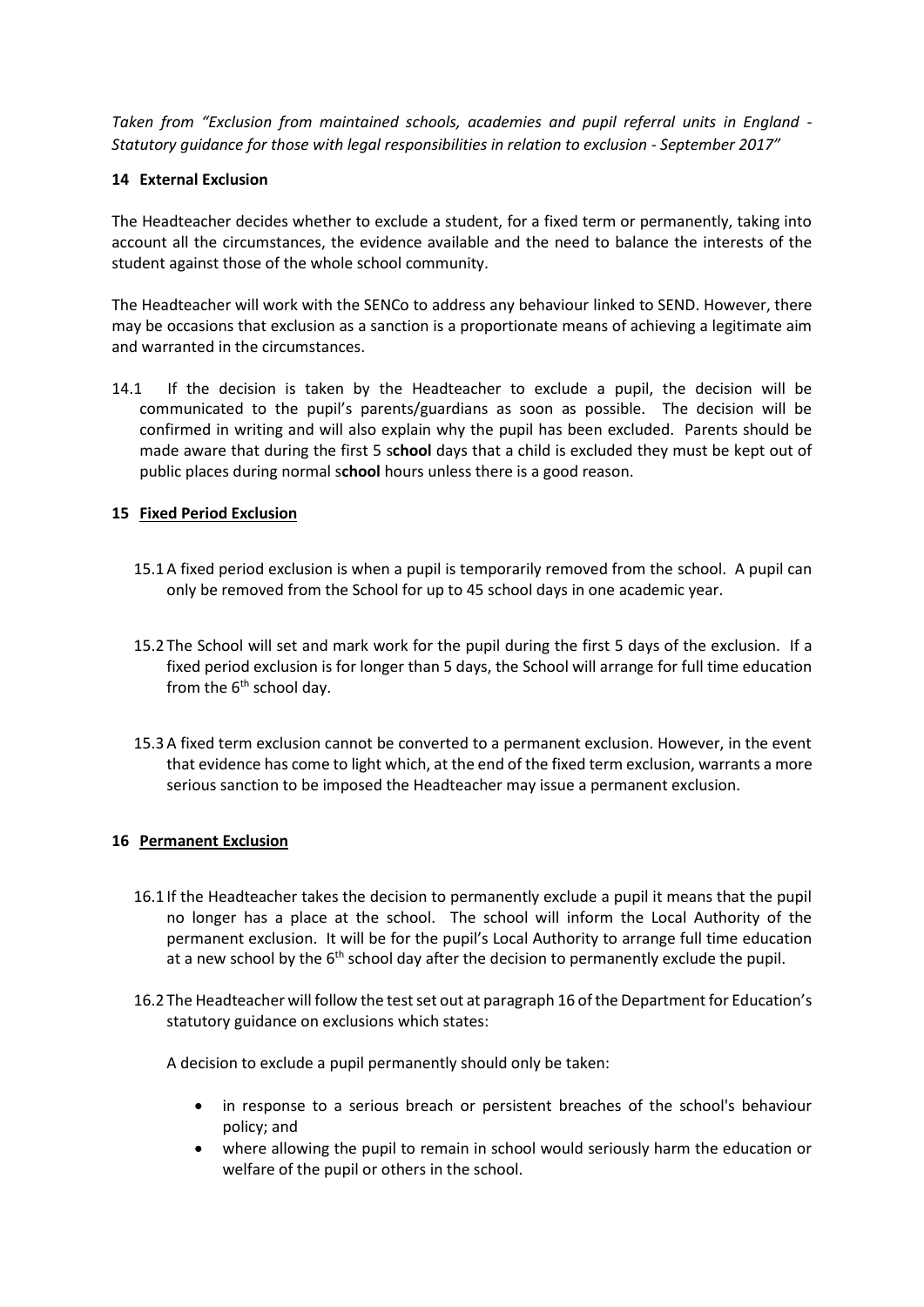- 16.3A serious breach will be a singular event which warrants permanent exclusion from the School. These may include, but are not limited to:
	- 16.3.1 violence towards students, staff or visitors
	- 16.3.2 drug use or possession
	- 16.3.3 serious but false allegations against a student or staff
	- 16.3.4 carrying an offensive weapon
- 16.4 Governors consider drug possession and use to be of particularly serious nature. Whilst permanent exclusion is not an automatic sanction in such circumstances, it will be considered a serious breach of this policy and the Headteacher will be entitled to exercise the power to permanently exclude should they believe it is warranted.
- 16.5 Persistent breaches will be evidenced through the student's behaviour record and may
- 16.6 culminate in a final incident. The detrimental impact of such breaches has a cumulative effect on the school community and pupil. Where interventions and strategies have not worked to manage the behaviour the Headteacher may be warranted to permanently exclude a pupil in these circumstances.
- 16.7 The Headteacher must remove a pupil from the school's admissions register once 15 School days have passed since the school's governing board has decided to uphold the decision to permanently exclude, and in the absence of any application for an independent review panel ("IRP") or parents stating in writing that they will not apply for an IRP.

#### **17 Exclusion Procedure**

The school must follow the Department for Education's statutory guidance, "*Exclusion from maintained Schools, Academies and pupil referral units in England*" when dealing with any exclusion. A copy of this guidance is available from the Department for Education's website. The guidance deals with how the Headteacher may exercise the power to exclude, the duty to inform parents/guardians about an exclusion and the role of the governing body in dealing with reviews of decisions to exclude, in addition to the procedure for arranging an Independent Review Panel.

#### **18 Parents**

Parents have a clear role in making sure their child is well behaved at school. If they do not, the school may ask them to sign a parenting contract or may apply for a court-imposed order.

The School expects all parents to engage with school and school staff with dignity and respect in the management of their child's behaviour.

It is usual for parents to attend a reintegration interview following any fixed term exclusion. A meeting is at the discretion of the school. The school reserves the right to internally exclude until such time as a suitable reintegration meeting has been held or until agreement is reached about suitable arrangements going forward. Every effort will be made to arrange as soon as possible.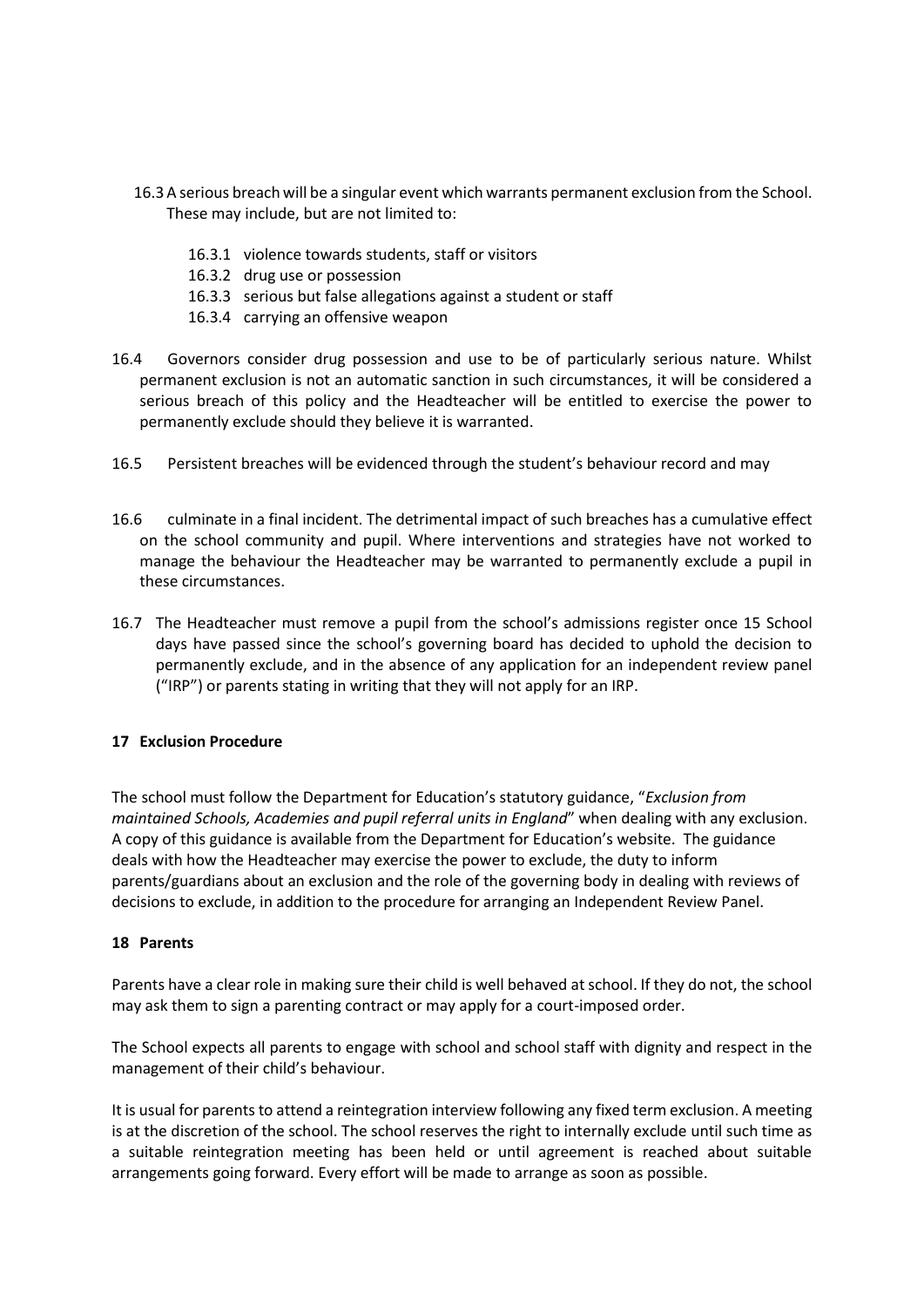# **19 Detentions**

Detentions at the school will be imposed either after school or at lunchtimes. It is the responsibility of the parent to arrange transport home if an after-school detention is issued. The school will endeavour to give parents at least 24 hours' notice of an after-school detention or fixed term internal exclusion via email and therefore it is vital that parents update their contact details as soon as there are any changes. The notice will state:

- Why the detention is being given
- When it is to take place
- Where it is to take place
- For how long the student will be required to remain at school.

The notice can be communicated in a number of ways including a phone call, student post or any 'effective method'. (This does not apply to detention in normal school hours i.e. lunchtimes.)

On rare occasions the school may choose to detain a student without notice, in line with Government guidelines: "Schools don't have to give parents notice of after-school detentions or tell them why a detention has been given."

## [https://www.gov.uk/school-discipline-exclusions.](about:blank)

There is no legal necessity for the school to notify both parents of a detention.

The school has the legal right to detain and does not require parental permission for this.

### **20 Parental Objections: Parents may object to the detention**

The Headteacher, or another teacher authorised by the Headteacher, has the full authority to:

- continue with it
- withdraw the detention;
- defer it or reorganise to a different time

The school may negotiate with the parent about the provision of reasonable travel arrangements; this may include a taxi or bus.

There is no right of appeal to the governing board regarding a detention, but parents can complain about the detention under the school's normal complaints procedure unless it is deemed vexatious. The governing board however, cannot overturn a decision to continue with the detention if they hear a complaint before the detention takes place.

# **21 Serious Incidents**

If a student commits a serious incident then the stages of the sanctions may be bypassed with the Headteacher recommending fixed term exclusion, a period of respite in a different school or education centre, a managed move or, in more serious cases, permanent exclusion. Examples of serious incidents are outlined below although this is not an exhaustive list:

- Fighting/assault of another student
- Threatening or intimidating behaviour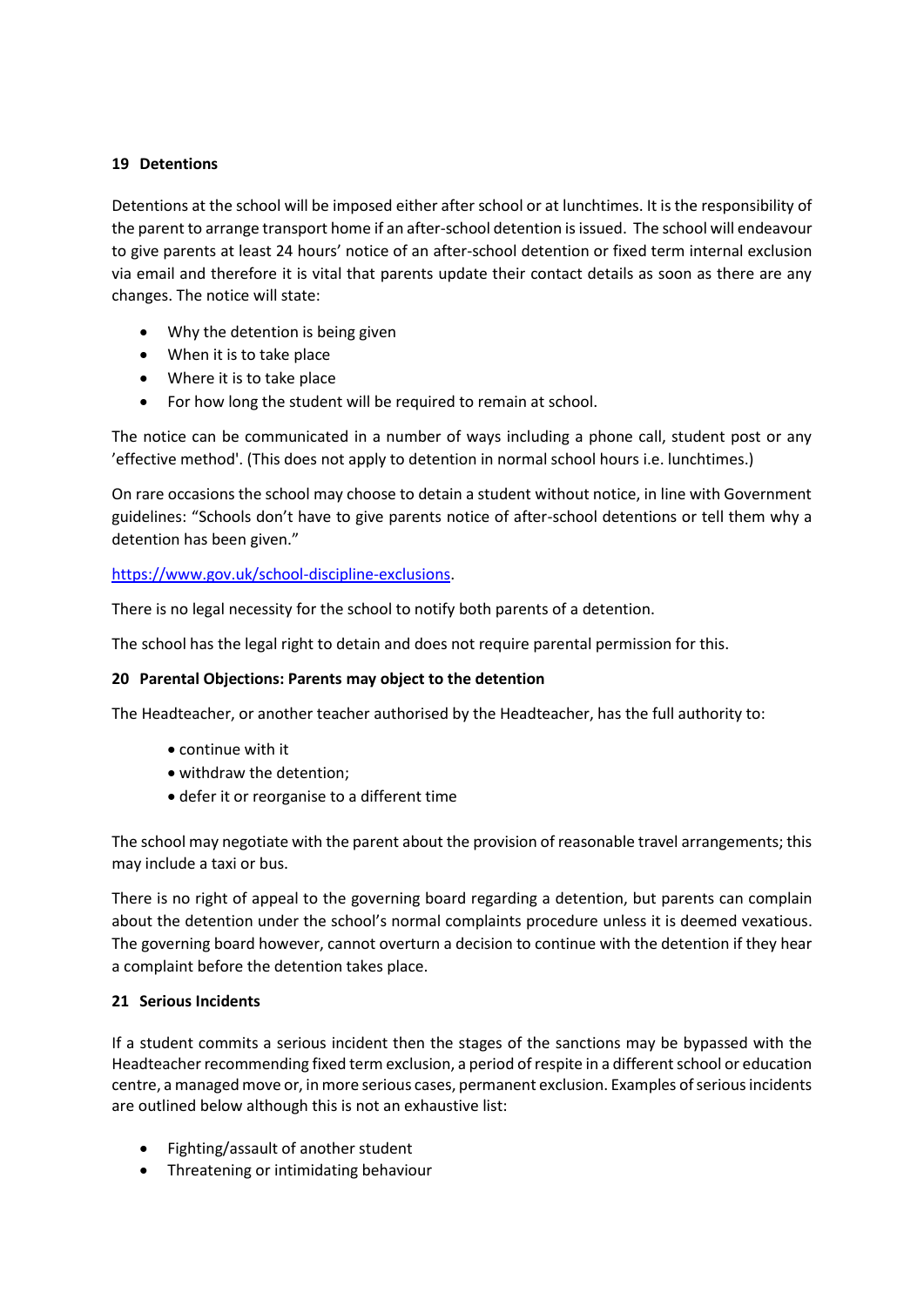- Verbal abuse (the severity of the incident increases depending upon the nature of the abuse and the terminology/language used, with discriminatory/prejudicial terminology/language being particularly serious)
- Persistent and/or serious cases of bullying
- Being in possession of aerosols, a weapon, pornography, matches, drugs, drugs paraphernalia, alcohol
- Being under the influence of alcohol or drugs in school, on a related placement or on an event associated with school
- Vandalism, theft and/or anti-social behaviour in the local area or on social media when in the school uniform, representing the school or easily identifiable as a student of the school will result in the school supporting members of the community in prosecution of the offenders. This includes any poor behaviour in these circumstances, e.g. on school trips, to and from school and on public transport

# **22 Carrying Weapons**

Section 1 of the Prevention of Crime Act prohibits the possession, in any public place, of an offensive weapon without lawful authority or excuse.

'Offensive weapon' is defined as *any article made or adapted for use to causing injury to the person, or intended by the person having it with him for such use*.

The Violent Crime Reduction Act makes it an arrest able offence to carry an offensive weapon in public without lawful authority, or to carry in public any article with a blade or which is sharply pointed without good cause (other than a small pocket knife). It should be noted by parents and students that it is an offence to carry an offensive weapon or knife on school premises, on school trips and on work experience. The police have the power to enter school premises to search for an offensive weapon.

The School will deal with such an offence in the most serious of terms.

# **23 Confiscating Student's Property**

The Education and Inspections Act 2006 confirms the right of schools as a 'disciplinary penalty' to seize a student's possession, or to retain a possession of a student, or dispose of it.

The staff concerned will not be liable in any proceedings if he/she proves that the seizure, retention or disposal was lawful (see below). Nor will staff be liable for any damage or loss as a consequence if the seizure, retention or disposal is lawful. Parents and students should note that this includes mobile phones, other expensive digital items or jewellery.

The seizure, retention or disposal will be lawful if in breach of any statutory requirement, and therefore will be reasonable in the circumstances.

### **24 Safekeeping**

Staff are obliged to take reasonable care of confiscated property, in which case no liability will attach to the school for any loss or damage.

The school will make every reasonable effort to ensure that confiscated property will be locked away and a record taken of the owner, who confiscated it and when and how long the confiscation is to last. All confiscated items will be handed to the Reception in a sealed envelope with the student's name,